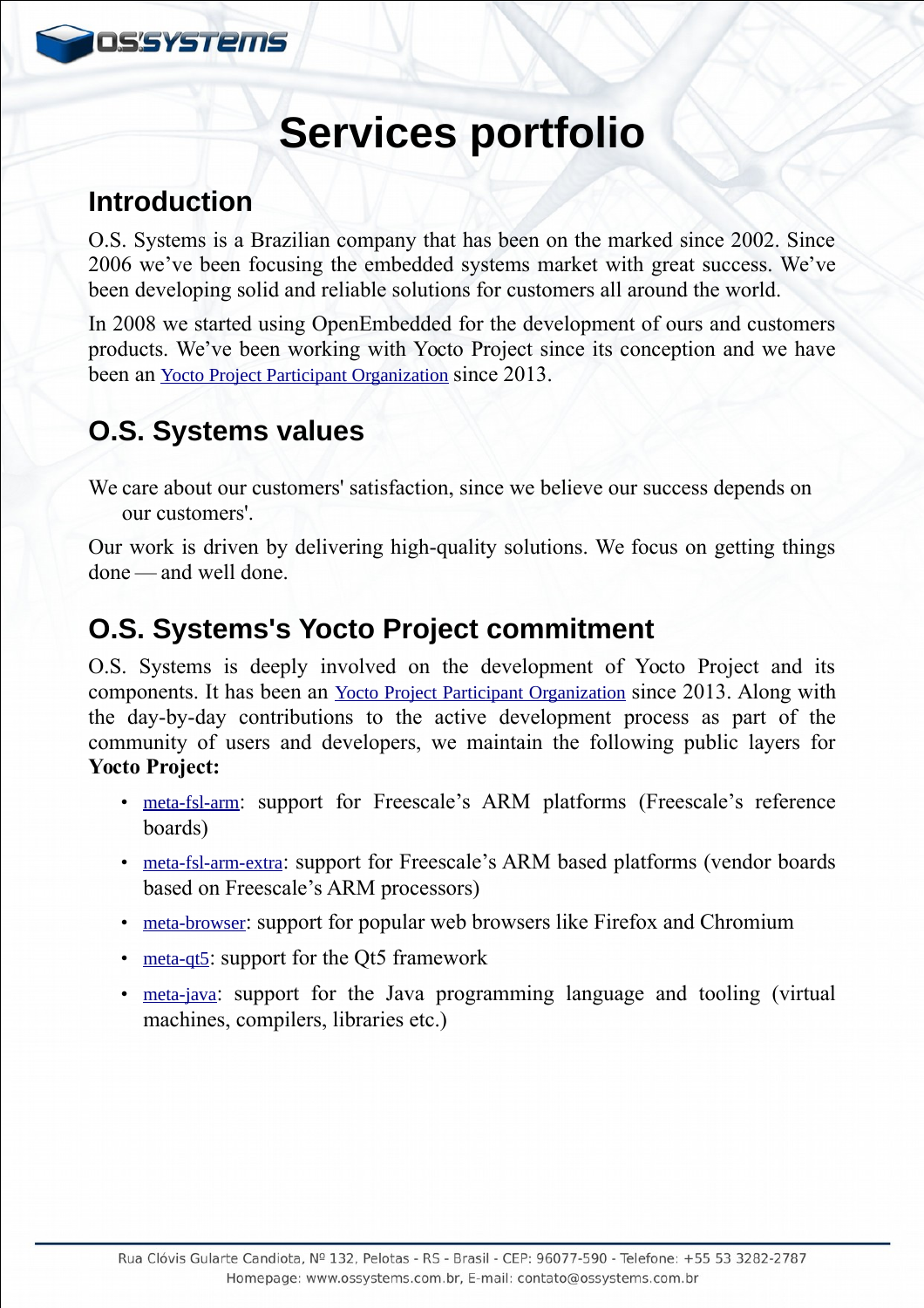**OSSYSTEMS** 

Besides the public contributions to the Free and Open source world, O.S. Systems has been on the market providing high quality services to its customers all around the world since 2002.

### **What O.S. Systems provides to customers**

O.S. Systems has been using Yocto Project since its very beginning. In fact, even before it existed, when we used one of its core components: OpenEmbedded. Those many years of experience with Yocto Project lead us to develop infrastructure, tools and processes that significantly improve the quality of Yocto Project-based projects in many aspects:

#### **Organization**

We provide well established infrastructure and workflows for development processes. Along the years of experience at developing solutions for embedded system projects based on OpenEmbedded and Yocto Project, we've developed flexible and effective infrastructure and processes to drive the development of products in organized and efficient ways.

#### **Traceability**

Checkpoints at products development life cycle are crucial. Being able to release stable versions and track down problems require a very well organized structure, specially when dealing with hundreds of repositories, which is the case of the development of Yocto Project-based products. We've developed tools and processes to allow you to reliably release and trace product releases.

#### **Risk reduction**

Our work is based on well known and consistent components. We are experts on Yocto Project, which is thede factostandard for the development of embedded systems. It has been progressively being adopted by many of the major players in the embedded systems industry. Yocto Project is very actively developed, well documented, publicly available, and provides many features that we can just reuse and adapt to our needs.

#### **Tooling**

We've developed specialized tools that dramatically boost the productivity when working with the Yocto Project-based infrastructure we've adopted. We use these tools on a daily basis to develop products we are involved with, and we share these tools with our customers, so they can also have the productivity boost our tooling provides.

#### **Continuous and agile development**